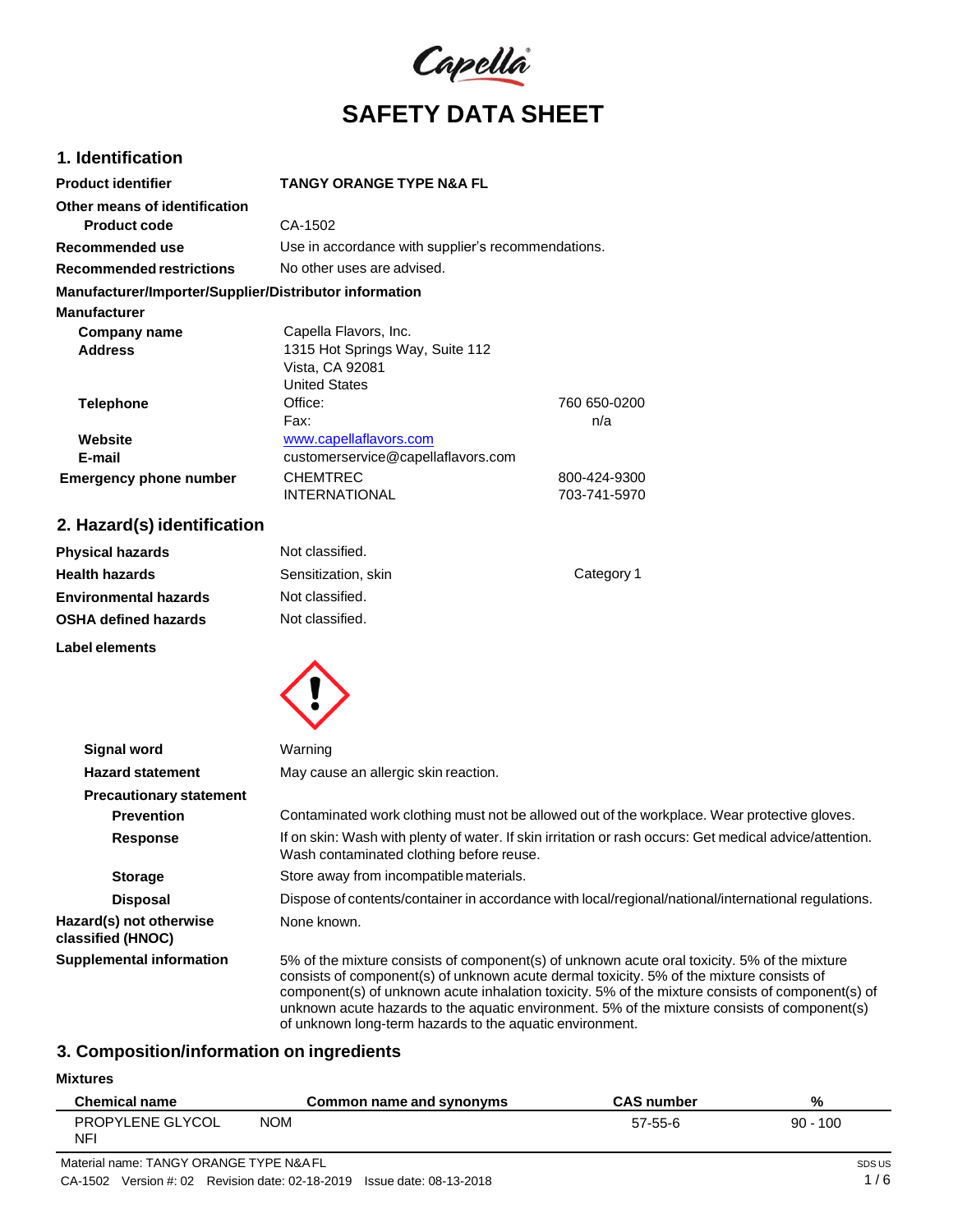| <b>Chemical name</b>                     | Common name and synonyms | <b>CAS</b> number | %        |
|------------------------------------------|--------------------------|-------------------|----------|
| VANILLIN #234                            |                          | 121-33-5          | 1 - < 3  |
| ORANGE OIL BRAZILIAN 5X #367             |                          | 8008-57-9         |          |
| TRADE SECRET*                            |                          | Proprietary*      | ~< 0.2   |
| Other components below reportable levels |                          |                   | $5 - 10$ |

\*Designates that a specific chemical identity and/or percentage of composition has been withheld as a trade secret.

#### **4. First-aid measures Inhalation Skin contact Eye contact Ingestion Most important symptoms/effects, acute and delayed Indication of immediate medical attention and special treatment needed General information 5. Fire-fighting measures Suitable extinguishing media Unsuitable extinguishing media Specific hazards arising from the chemical Special protective equipment and precautions forfirefighters Fire fighting equipment/instructions** Move to fresh air. Call a physician if symptoms develop or persist. Remove contaminated clothing immediately and wash skin with soap and water. In case of eczema or other skin disorders: Seek medical attention and take along these instructions. Rinse with water. Get medical attention if irritation develops and persists. Rinse mouth. Get medical attention if symptoms occur. May cause an allergic skin reaction. Dermatitis.Rash. Provide general supportive measures and treat symptomatically. Keep victim under observation. Symptoms may be delayed. Ensure that medical personnel are aware of the material(s) involved, and take precautions to protect themselves. Wash contaminated clothing before reuse. Alcohol resistant foam. Powder. Carbon dioxide (CO2). Do not use water jet as an extinguisher, as this will spread the fire. During fire, gases hazardous to health may be formed. Self-contained breathing apparatus and full protective clothing must be worn in case of fire. Move containers from fire area if you can do so without risk.

**Specific methods General fire hazards** Use standard firefighting procedures and consider the hazards of other involved materials. No unusual fire or explosion hazards noted.

## **6. Accidental release measures**

**including any incompatibilities**

| <b>Personal precautions,</b><br>protective equipment and<br>emergency procedures | Keep unnecessary personnel away. Keep people away from and upwind of spill/leak. Wear<br>appropriate protective equipment and clothing during clean-up. Avoid breathing mist/vapors. Do<br>not touch damaged containers or spilled material unless wearing appropriate protective clothing.<br>Ensure adequate ventilation. Local authorities should be advised if significant spillages cannotbe<br>contained. For personal protection, see section 8 of the SDS. |
|----------------------------------------------------------------------------------|--------------------------------------------------------------------------------------------------------------------------------------------------------------------------------------------------------------------------------------------------------------------------------------------------------------------------------------------------------------------------------------------------------------------------------------------------------------------|
| Methods and materials for                                                        | Use water spray to reduce vapors or divert vapor cloud drift.                                                                                                                                                                                                                                                                                                                                                                                                      |
| containment and cleaning up                                                      | Large Spills: Stop the flow of material, if this is without risk. Dike the spilled material, where this is<br>possible. Absorb in vermiculite, dry sand or earth and place into containers. Following product<br>recovery, flush area with water.                                                                                                                                                                                                                  |
|                                                                                  | Small Spills: Wipe up with absorbent material (e.g. cloth, fleece). Clean surface thoroughly to<br>remove residual contamination.                                                                                                                                                                                                                                                                                                                                  |
|                                                                                  | Never return spills to original containers for re-use. For waste disposal, see section 13 of the SDS.                                                                                                                                                                                                                                                                                                                                                              |
| <b>Environmental precautions</b>                                                 | Avoid discharge into drains, water courses or onto the ground.                                                                                                                                                                                                                                                                                                                                                                                                     |
| 7. Handling and storage                                                          |                                                                                                                                                                                                                                                                                                                                                                                                                                                                    |
| <b>Precautions for safe handling</b>                                             | Avoid breathing mist/vapors. Avoid contact with eyes, skin, and clothing. Avoid prolonged<br>exposure. Provide adequate ventilation. Wear appropriate personal protective equipment. Observe<br>good industrial hygiene practices.                                                                                                                                                                                                                                 |
| Conditions for safe storage,                                                     | Store in tightly closed container. Store away from incompatible materials (see Section 10 of the                                                                                                                                                                                                                                                                                                                                                                   |

Material name: TANGY ORANGE TYPE N&AFL CA-1502 Version #: 02 Revision date: 02-18-2019 Issue date: 08-13-2018

SDS).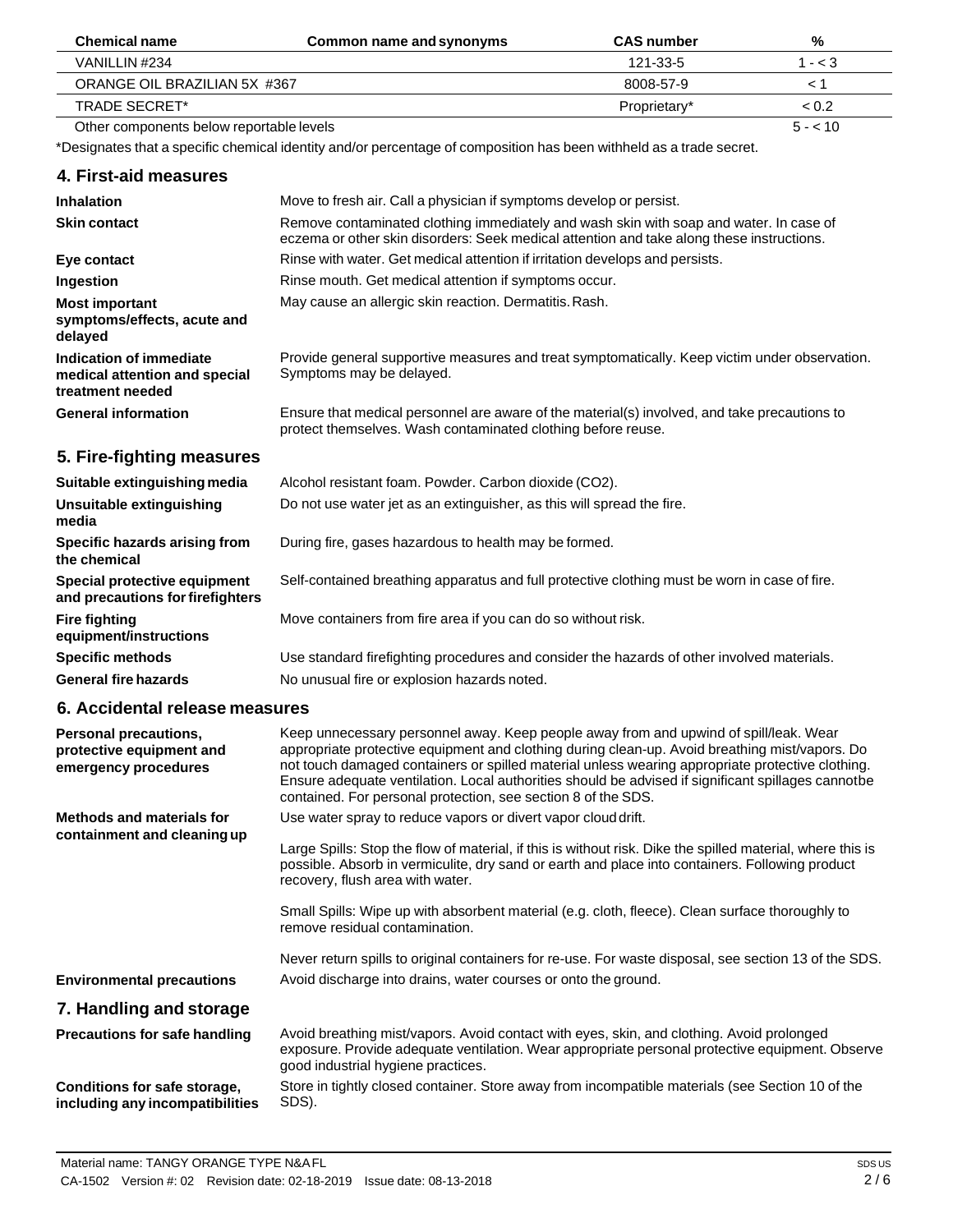# **8. Exposure controls/personal protection**

## **Occupational exposure limits**

The following constituents are the only constituents of the product which have a PEL, TLV or other recommended exposure limit. At this time, the other constituents have no known exposure limits.

|                                           | US. Workplace Environmental Exposure Level (WEEL) Guides                                                                                                                                                                                                                                                                                                           |                                                            |             |  |
|-------------------------------------------|--------------------------------------------------------------------------------------------------------------------------------------------------------------------------------------------------------------------------------------------------------------------------------------------------------------------------------------------------------------------|------------------------------------------------------------|-------------|--|
| <b>Components</b>                         | <b>Type</b>                                                                                                                                                                                                                                                                                                                                                        | Value                                                      | <b>Form</b> |  |
| PROPYLENE GLYCOL<br>NOM NFI (CAS 57-55-6) | TWA                                                                                                                                                                                                                                                                                                                                                                | 10 mg/m $3$                                                | Aerosol.    |  |
| VANILLIN #234 (CAS<br>$121 - 33 - 5$      | TWA                                                                                                                                                                                                                                                                                                                                                                | $10 \text{ mg/m}$                                          |             |  |
| <b>Biological limit values</b>            |                                                                                                                                                                                                                                                                                                                                                                    | No biological exposure limits noted for the ingredient(s). |             |  |
| Appropriate engineering<br>controls       | Good general ventilation should be used. Ventilation rates should be matched to conditions. If<br>applicable, use process enclosures, local exhaust ventilation, or other engineering controls to<br>maintain airborne levels below recommended exposure limits. If exposure limits have not been<br>established, maintain airborne levels to an acceptable level. |                                                            |             |  |
|                                           | Individual protection measures, such as personal protective equipment                                                                                                                                                                                                                                                                                              |                                                            |             |  |
| <b>Eye/face protection</b>                | Face shield is recommended. Wear safety glasses with side shields (or goggles).                                                                                                                                                                                                                                                                                    |                                                            |             |  |
| <b>Skin protection</b>                    |                                                                                                                                                                                                                                                                                                                                                                    |                                                            |             |  |
| <b>Hand protection</b>                    | Wear appropriate chemical resistant gloves.                                                                                                                                                                                                                                                                                                                        |                                                            |             |  |
| Other                                     | Wear appropriate chemical resistant clothing. Use of an impervious apron is recommended.                                                                                                                                                                                                                                                                           |                                                            |             |  |
| <b>Respiratory protection</b>             | In case of insufficient ventilation, wear suitable respiratory equipment.                                                                                                                                                                                                                                                                                          |                                                            |             |  |
| <b>Thermal hazards</b>                    | Wear appropriate thermal protective clothing, whennecessary.                                                                                                                                                                                                                                                                                                       |                                                            |             |  |
| General hygiene<br>considerations         | Always observe good personal hygiene measures, such as washing after handling the material<br>and before eating, drinking, and/or smoking. Routinely wash work clothing and protective<br>equipment to remove contaminants. Contaminated work clothing should not be allowed out of the<br>workplace.                                                              |                                                            |             |  |

## **9. Physical and chemical properties**

| Liquid.                                       |
|-----------------------------------------------|
| Liquid.                                       |
| Not available.                                |
| Not available.                                |
| Not available.                                |
| Not available.                                |
| -74.2 $\degree$ F (-59 $\degree$ C) estimated |
| 370.76 °F (188.2 °C) estimated                |
| > 200.0 °F (> 93.3 °C) Closed Cup             |
| Not available.                                |
| Not applicable.                               |
| Upper/lower flammability or explosive limits  |
| Not available.                                |
| Not available.                                |
| Not available.                                |
| Not available.                                |
| 0.17 hPa estimated                            |
| Not available.                                |
| Not available.                                |
|                                               |
|                                               |
|                                               |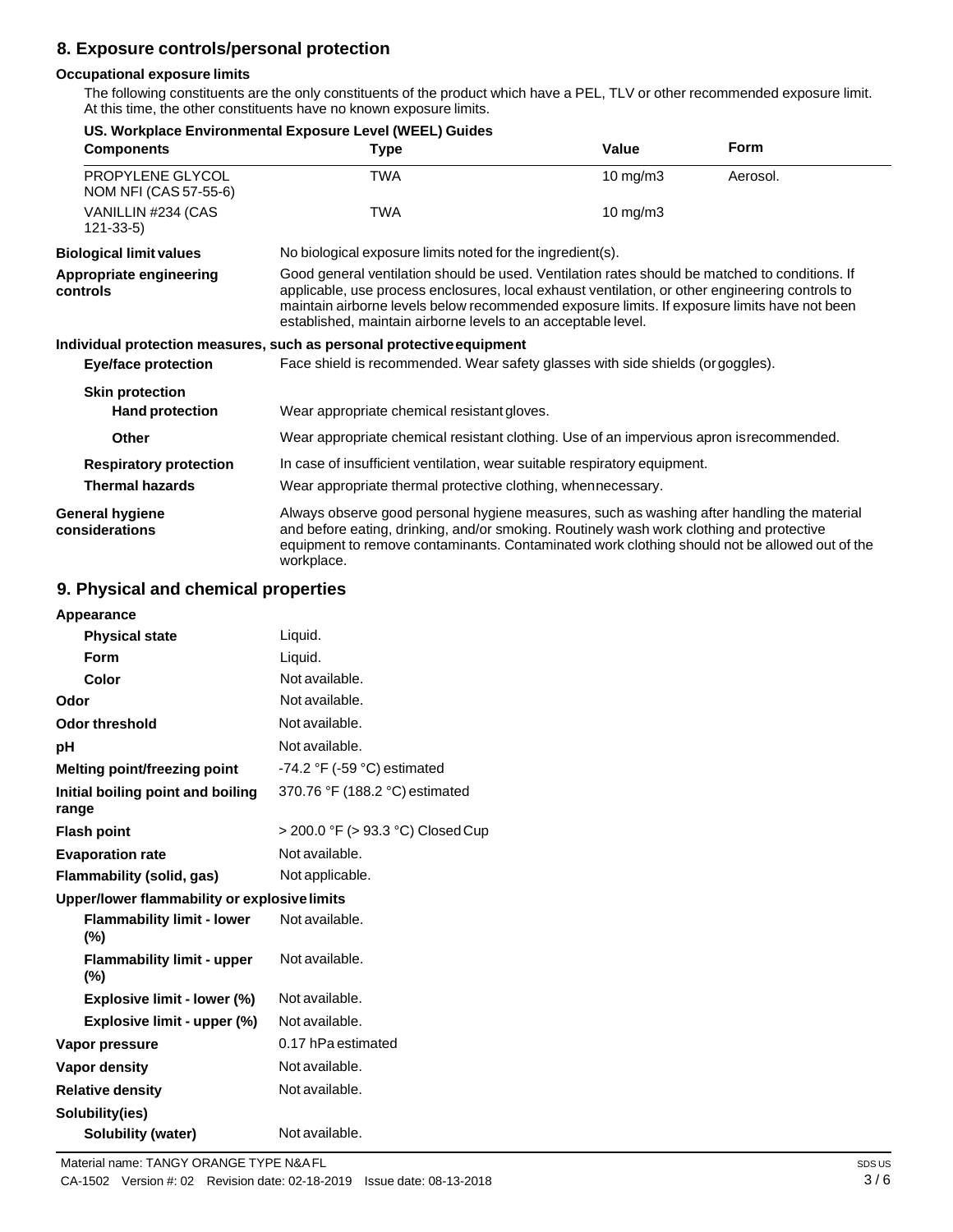| <b>Partition coefficient</b><br>(n-octanol/water) | Not available.                                                                                 |
|---------------------------------------------------|------------------------------------------------------------------------------------------------|
| <b>Auto-ignition temperature</b>                  | 700 °F (371.11 °C) estimated                                                                   |
| Decomposition temperature                         | Not available.                                                                                 |
| <b>Viscosity</b>                                  | Not available.                                                                                 |
| <b>Other information</b>                          |                                                                                                |
| <b>Explosive properties</b>                       | Not explosive.                                                                                 |
| <b>Flammability class</b>                         | Combustible IIIB estimated                                                                     |
| <b>Oxidizing properties</b>                       | Not oxidizing.                                                                                 |
| <b>Refractive index</b>                           | 1.4231 - 1.4531                                                                                |
| <b>Specific gravity</b>                           | $1.02 - 1.05$                                                                                  |
| 10. Stability and reactivity                      |                                                                                                |
|                                                   | The second control of the second second secondice conditions of second distance of cool range. |

| <b>Reactivity</b>                            | The product is stable and non-reactive under normal conditions of use, storage and transport.                                                                            |
|----------------------------------------------|--------------------------------------------------------------------------------------------------------------------------------------------------------------------------|
| <b>Chemical stability</b>                    | Material is stable under normal conditions.                                                                                                                              |
| <b>Possibility of hazardous</b><br>reactions | No dangerous reaction known under conditions of normaluse.                                                                                                               |
| <b>Conditions to avoid</b>                   | Keep away from heat, hot surfaces, sparks, open flames and other ignition sources. Avoid<br>temperatures exceeding the flash point. Contact with incompatible materials. |
| Incompatible materials                       | Strong oxidizing agents.                                                                                                                                                 |
| <b>Hazardous decomposition</b><br>products   | No hazardous decomposition products are known.                                                                                                                           |

# **11. Toxicological information**

# **Information on likely routes of exposure**

| <b>Inhalation</b>                                                                                      | Prolonged inhalation may be harmful.                                                                                          |
|--------------------------------------------------------------------------------------------------------|-------------------------------------------------------------------------------------------------------------------------------|
| <b>Skin contact</b>                                                                                    | May cause an allergic skin reaction.                                                                                          |
| Eye contact                                                                                            | Direct contact with eyes may cause temporary irritation.                                                                      |
| Ingestion                                                                                              | Expected to be a low ingestion hazard.                                                                                        |
| Symptoms related to the<br>physical, chemical and<br>toxicological characteristics                     | May cause an allergic skin reaction. Dermatitis. Rash.                                                                        |
| Information on toxicological effects                                                                   |                                                                                                                               |
| <b>Acute toxicity</b>                                                                                  | Not known.                                                                                                                    |
| <b>Skin corrosion/irritation</b>                                                                       | Prolonged skin contact may cause temporary irritation.                                                                        |
| Serious eye damage/eye<br>irritation                                                                   | Direct contact with eyes may cause temporary irritation.                                                                      |
| Respiratory or skinsensitization                                                                       |                                                                                                                               |
| <b>Respiratory sensitization</b>                                                                       | Not a respiratory sensitizer.                                                                                                 |
| <b>Skin sensitization</b>                                                                              | May cause an allergic skin reaction.                                                                                          |
| <b>Germ cell mutagenicity</b>                                                                          | No data available to indicate product or any components present at greater than 0.1% are<br>mutagenic or genotoxic.           |
| Carcinogenicity                                                                                        | Not classifiable as to carcinogenicity to humans.                                                                             |
| IARC Monographs. Overall Evaluation of Carcinogenicity<br>Not listed.<br>Not regulated.<br>Not listed. | OSHA Specifically Regulated Substances (29 CFR 1910.1001-1052)<br>US. National Toxicology Program (NTP) Report on Carcinogens |
| <b>Reproductive toxicity</b>                                                                           | This product is not expected to cause reproductive or developmental effects.                                                  |
| Specific target organ toxicity -<br>single exposure                                                    | Not classified.                                                                                                               |
| Specific target organ toxicity -<br>repeated exposure                                                  | Not classified.                                                                                                               |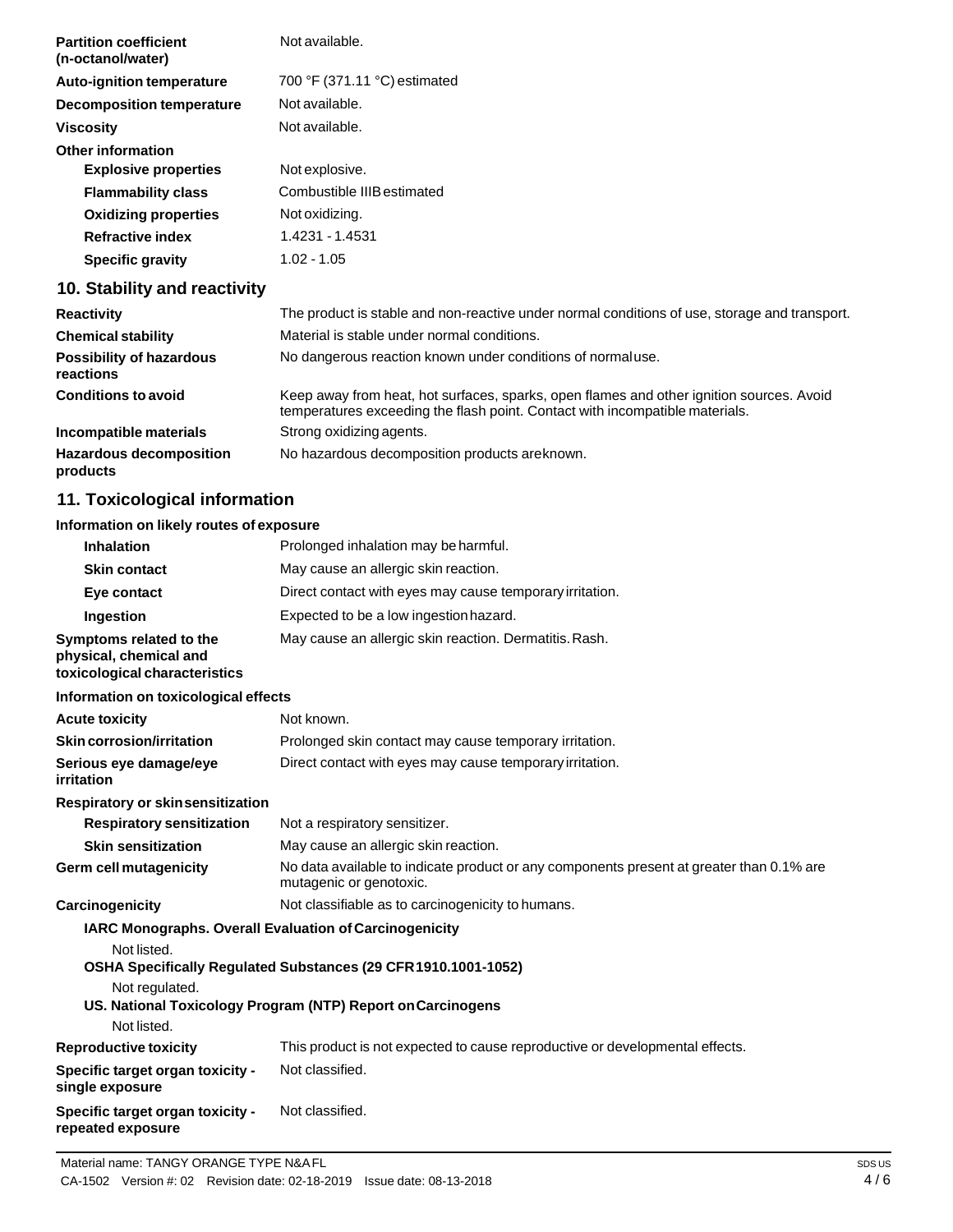| <b>Aspiration hazard</b>                          | Not an aspiration hazard.                                                                                                                                                                  |                                                                                                                                                                                                       |
|---------------------------------------------------|--------------------------------------------------------------------------------------------------------------------------------------------------------------------------------------------|-------------------------------------------------------------------------------------------------------------------------------------------------------------------------------------------------------|
| <b>Chronic effects</b>                            | Prolonged inhalation may be harmful.                                                                                                                                                       |                                                                                                                                                                                                       |
| 12. Ecological information                        |                                                                                                                                                                                            |                                                                                                                                                                                                       |
| <b>Ecotoxicity</b>                                |                                                                                                                                                                                            | The product is not classified as environmentally hazardous. However, this does not exclude the<br>possibility that large or frequent spills can have a harmful or damaging effect on the environment. |
| Persistence and degradability                     | No data is available on the degradability of any ingredients in the mixture.                                                                                                               |                                                                                                                                                                                                       |
| <b>Bioaccumulative potential</b>                  |                                                                                                                                                                                            |                                                                                                                                                                                                       |
| Partition coefficient n-octanol / water (log Kow) |                                                                                                                                                                                            |                                                                                                                                                                                                       |
| PROPYLENE GLYCOL                                  | NOM NFI                                                                                                                                                                                    | $-0.92$                                                                                                                                                                                               |
| VANILLIN #234                                     |                                                                                                                                                                                            | 1.37                                                                                                                                                                                                  |
| <b>Mobility in soil</b>                           | No data available.                                                                                                                                                                         |                                                                                                                                                                                                       |
| Other adverse effects                             | No other adverse environmental effects (e.g. ozone depletion, photochemical ozone creation<br>potential, endocrine disruption, global warming potential) are expected from this component. |                                                                                                                                                                                                       |
| 13. Disposal considerations                       |                                                                                                                                                                                            |                                                                                                                                                                                                       |

| <b>Disposal instructions</b>             | Collect and reclaim or dispose in sealed containers at licensed waste disposal site. Dispose of<br>contents/container in accordance with local/regional/national/international regulations.                            |  |
|------------------------------------------|------------------------------------------------------------------------------------------------------------------------------------------------------------------------------------------------------------------------|--|
| Local disposal regulations               | Dispose in accordance with all applicable regulations.                                                                                                                                                                 |  |
| Hazardous waste code                     | The waste code should be assigned in discussion between the user, the producer and the waste<br>disposal company.                                                                                                      |  |
| Waste from residues / unused<br>products | Dispose of in accordance with local regulations. Empty containers or liners may retain some<br>product residues. This material and its container must be disposed of in a safe manner (see:<br>Disposal instructions). |  |
| Contaminated packaging                   | Since emptied containers may retain product residue, follow label warnings even after container is<br>emptied. Empty containers should be taken to an approved waste handling site for recycling or<br>disposal.       |  |

## **14. Transport information**

## **DOT**

Not regulated as dangerous goods.

#### **IATA**

Not regulated as dangerous goods.

## **IMDG**

Not regulated as dangerous goods.

**Transport in bulk according to Annex II of MARPOL 73/78 and the IBC Code** Not established.

## **15. Regulatory information**

**US** federal regulations

This product is a "Hazardous Chemical" as defined by the OSHA Hazard Communication Standard, 29 CFR 1910.1200.

## **Toxic Substances Control Act (TSCA)**

## **TSCA Section 12(b) Export Notification (40 CFR 707, Subpt.D)**

Not regulated.

**CERCLA Hazardous Substance List (40 CFR302.4)**

## Not listed.

## **SARA 304 Emergency release notification**

## Not regulated.

**OSHA Specifically Regulated Substances (29 CFR1910.1001-1052)**

Not regulated.

## **Superfund Amendments and Reauthorization Act of 1986(SARA)**

**SARA 302 Extremely hazardous substance**

Not listed.

**SARA 311/312 Hazardous chemical** No (Exempt)